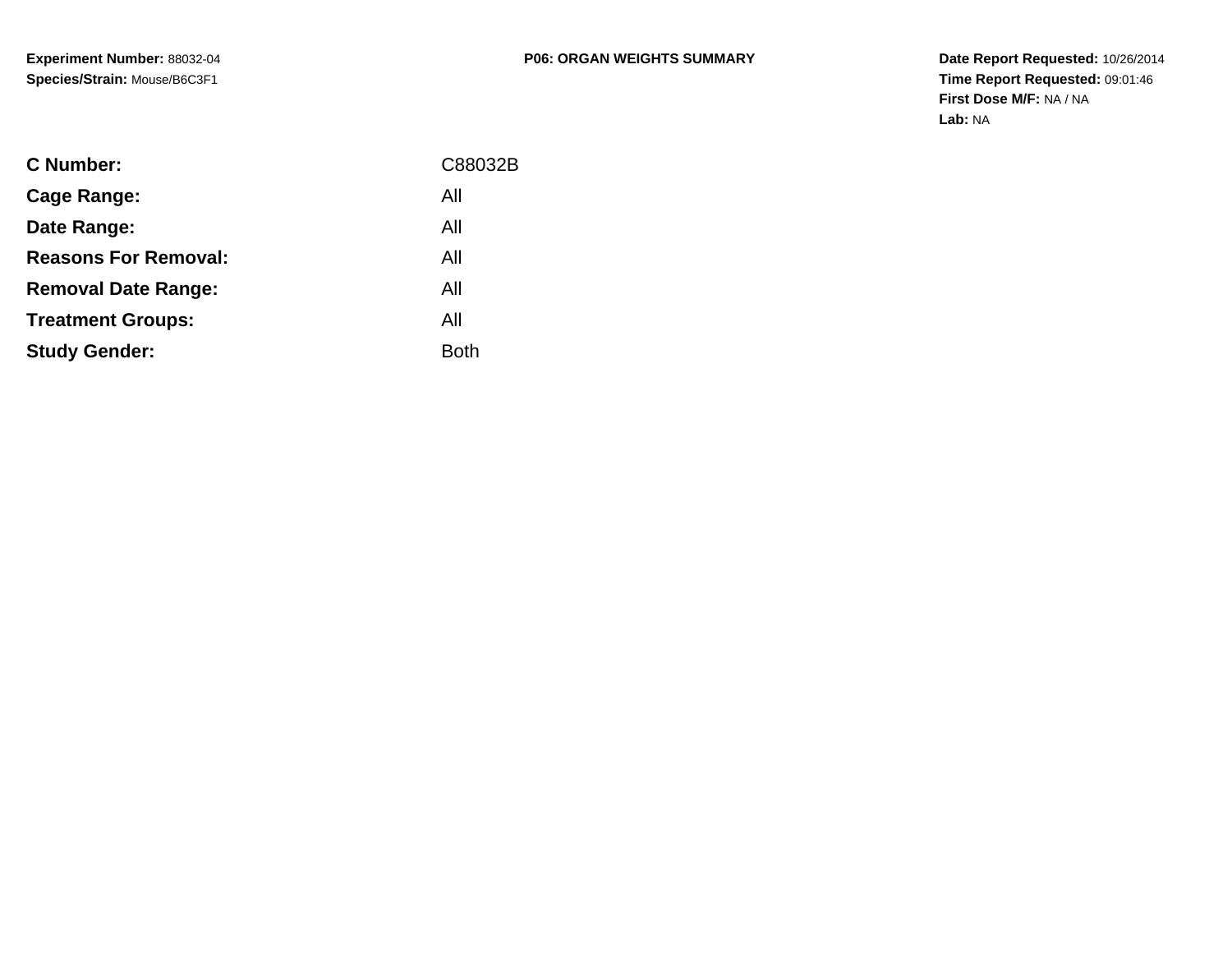| <b>MALE</b> | Terminal Body<br>Wgt(g) | N  |                       | <b>Cauda Epididymis</b> |    | Epididymis, Left    |                     |    |
|-------------|-------------------------|----|-----------------------|-------------------------|----|---------------------|---------------------|----|
|             |                         |    | <b>Absolute</b>       | <b>Relative</b>         | N  | <b>Absolute</b>     | <b>Relative</b>     | N  |
| $0$ mg/kg   | $37.57 \pm 3.8984$      | 10 | $0.0125 \pm 0.0014$   | $0.3373 \pm 0.0434$     | 9  | $0.0378 \pm 0.0049$ | 1.0296±0.2087       | 9  |
| 1250 mg/kg  | $38.75 \pm 4.6845$      | 10 | $0.0122 \pm 0.0020$   | $0.3188 \pm 0.0619$     | 10 | $0.0407 \pm 0.004$  | $1.0627 \pm 0.1508$ | 10 |
| 160 $mg/kg$ | 40.66±2.9755            | 10 |                       |                         |    |                     |                     |    |
| 2500 mg/kg  | 38.69±2.0738            | 10 | $0.0106 \pm 0.0011$ * | $0.2753 \pm 0.0302**$   | 10 | $0.0377 \pm 0.0040$ | $0.9787 + 0.1230$   | 10 |
| 320 mg/kg   | 40.83±4.0928            | 10 |                       |                         |    |                     |                     |    |
| 630 mg/kg   | $40.33 \pm 3.0122$      | 10 | $0.0120 \pm 0.0016$   | $0.3015 \pm 0.0492$     | 10 | $0.0408 \pm 0.0082$ | 1.0125±0.1911       | 10 |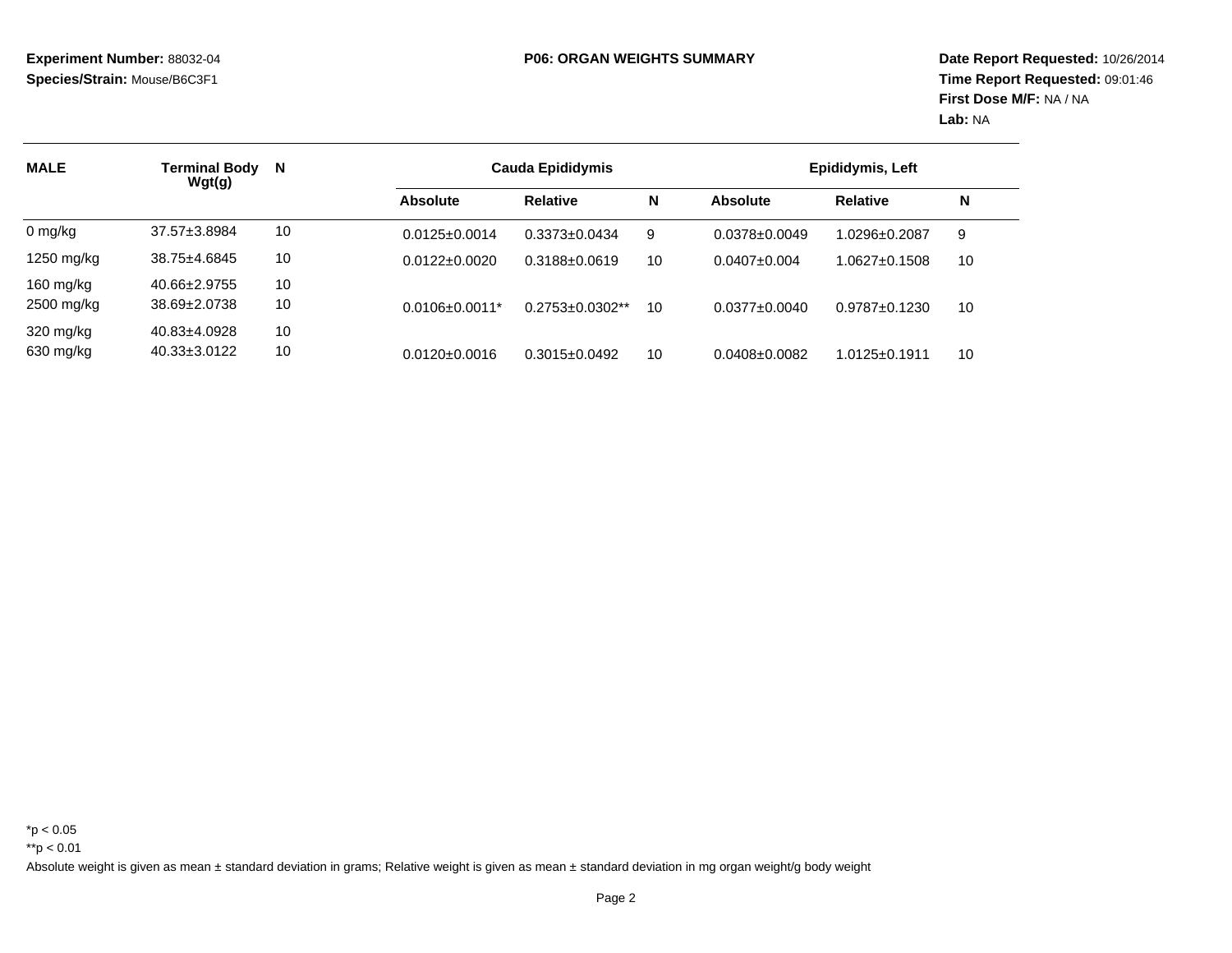| <b>MALE</b> | <b>Heart</b>        |                     |    |                        | Kidney, Right          |    |                        | Liver                  |    |
|-------------|---------------------|---------------------|----|------------------------|------------------------|----|------------------------|------------------------|----|
|             | <b>Absolute</b>     | <b>Relative</b>     | N  | <b>Absolute</b>        | <b>Relative</b>        | N  | Absolute               | <b>Relative</b>        | N  |
| $0$ mg/kg   | $0.1757 \pm 0.0194$ | $4.7115 \pm 0.6134$ | 10 | $0.3149 + 0.0339$      | $8.4337 \pm 0.9914$    | 10 | 1.6790±0.2839          | 44.540±5.4139          | 10 |
| 1250 mg/kg  | $0.1688 \pm 0.0217$ | 4.3716±0.4272       | 10 | $0.3701 \pm 0.0361$ ** | $9.6107 \pm 0.9273$ ** | 10 | $1.9443 \pm 0.3006$ *  | $50.099 \pm 3.3492$ ** | 10 |
| 160 mg/kg   | $0.1825 \pm 0.0119$ | $4.5069 \pm 0.3798$ | 10 | $0.3203 + 0.0206$      | 7.8930+0.4217          | 10 | $1.7568 \pm 0.1937$    | $43.162 \pm 2.9092$    | 10 |
| 2500 mg/kg  | $0.1796 \pm 0.0353$ | $4.6532 \pm 0.9233$ | 10 | $0.4147 \pm 0.0159$ ** | $10.741 \pm 0.5639$ ** | 10 | $2.0813 \pm 0.1585$ ** | 53.886±4.4701**        | 10 |
| 320 mg/kg   | $0.1705 \pm 0.0136$ | $4.2010+0.4171$     | 10 | $0.3399 + 0.0217$      | $8.3612 \pm 0.5321$    | 10 | $1.7675 \pm 0.2283$    | $43.275 \pm 2.9168$    | 10 |
| 630 mg/kg   | $0.1787 + 0.0219$   | $4.4419 \pm 0.5385$ | 10 | $0.3455 \pm 0.0221$ *  | $8.5931 \pm 0.5836$    | 10 | 1.8829±0.2163          | $46.640 \pm 3.6019$    | 10 |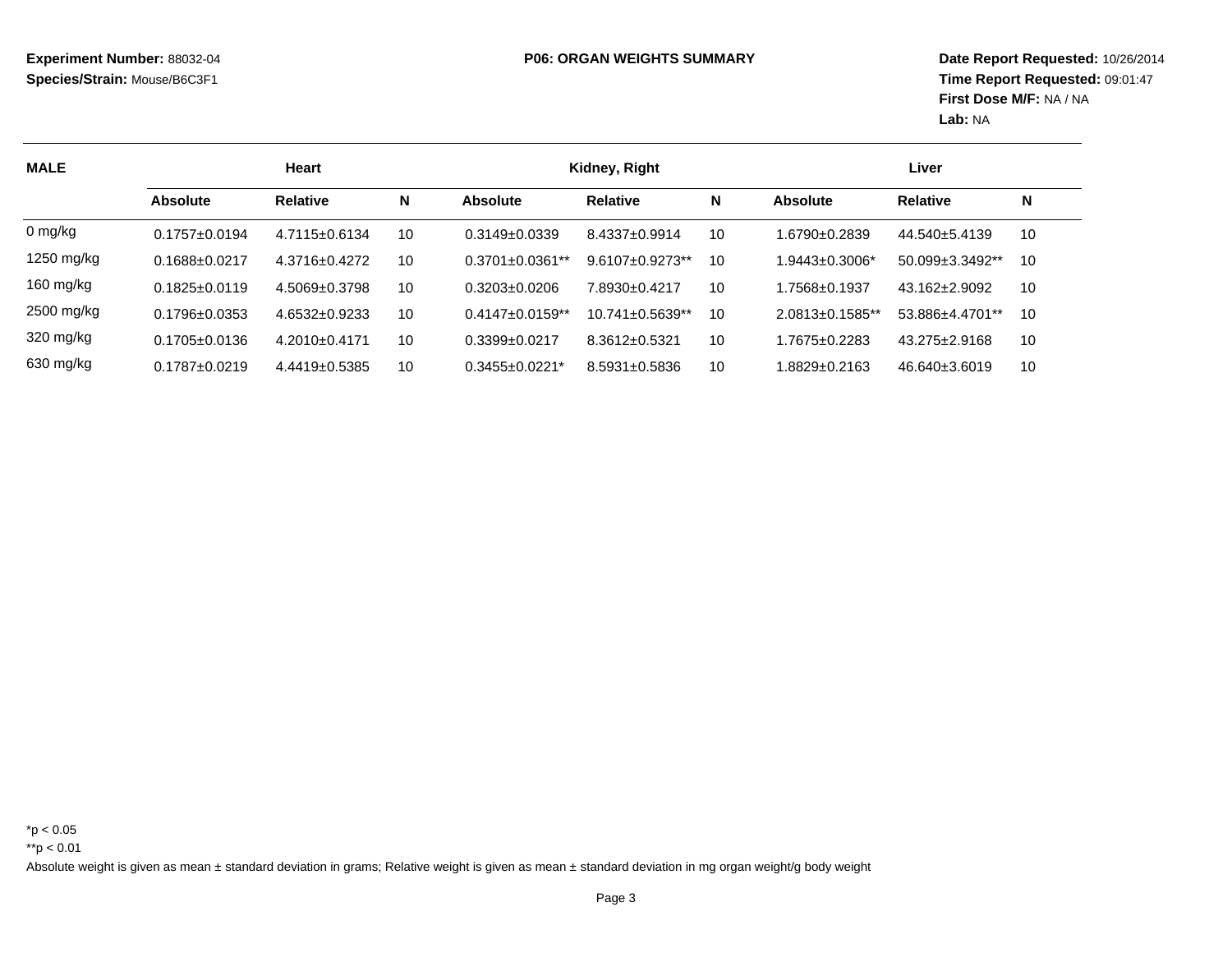| <b>MALE</b> | Lung                  |                     |    |                        | Testis, Left        |    |                     | <b>Testis, Right</b> |    |  |
|-------------|-----------------------|---------------------|----|------------------------|---------------------|----|---------------------|----------------------|----|--|
|             | <b>Absolute</b>       | <b>Relative</b>     | N  | <b>Absolute</b>        | <b>Relative</b>     | N  | <b>Absolute</b>     | <b>Relative</b>      | N  |  |
| $0$ mg/kg   | $0.2319+0.0326$       | $6.1975 \pm 0.798$  | 10 | $0.1133 \pm 0.0058$    | $3.0819 \pm 0.4739$ | 9  | $0.1146 \pm 0.0071$ | 3.0755±0.3221        | 10 |  |
| 1250 mg/kg  | $0.2244 \pm 0.0182$   | $5.8381 \pm 0.5872$ | 10 | $0.1080 \pm 0.0048$    | $2.8210 \pm 0.3235$ | 10 | $0.1110+0.0063$     | $2.8935 \pm 0.289$   | 10 |  |
| 160 $mg/kg$ | $0.2310+0.0195$       | 5.7200+0.7310       | 10 |                        |                     |    | $0.1163 \pm 0.0088$ | $2.8769 \pm 0.3111$  | 10 |  |
| 2500 mg/kg  | $0.2343 \pm 0.0232$   | $6.0659 \pm 0.6379$ | 10 | $0.1049 \pm 0.0069$ ** | 2.7186±0.2227       | 10 | $0.1097 + 0.0085$   | $2.8433 \pm 0.2644$  | 10 |  |
| 320 mg/kg   | $0.2307 + 0.0305$     | 5.6646±0.6385       | 10 |                        |                     |    | $0.1140+0.0062$     | $2.8172 \pm 0.3003$  | 10 |  |
| 630 mg/kg   | $0.2659 \pm 0.0422$ * | $6.6078 \pm 1.0161$ | 10 | $0.1115 \pm 0.0048$    | $2.7799 \pm 0.2432$ | 10 | $0.1146 \pm 0.0070$ | $2.8571 \pm 0.2763$  | 10 |  |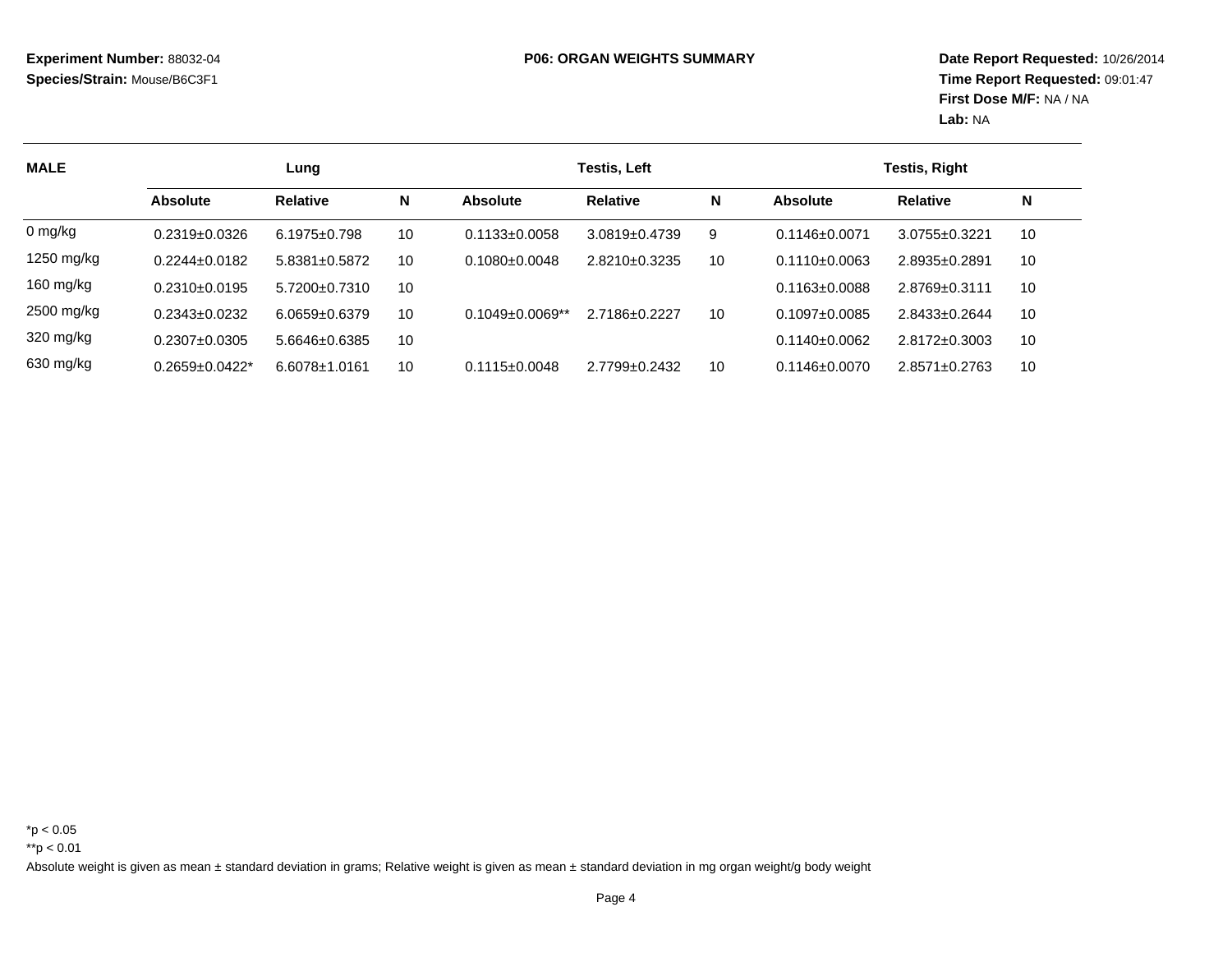| <b>MALE</b>  |                     | <b>Thymus</b>       |    |  |  |  |
|--------------|---------------------|---------------------|----|--|--|--|
|              | Absolute            | <b>Relative</b>     | N  |  |  |  |
| $0 \, mg/kg$ | $0.0449 + 0.0157$   | $1.1811 + 0.3291$   | 10 |  |  |  |
| 1250 mg/kg   | 0.0518+0.0139       | 1.3287+0.2561       | 10 |  |  |  |
| $160$ mg/kg  | $0.0571 + 0.0202$   | $1.4001 \pm 0.4467$ | 10 |  |  |  |
| 2500 mg/kg   | 0.0468+0.0110       | 1.2115+0.2820       | 10 |  |  |  |
| 320 mg/kg    | $0.0471 + 0.0163$   | 1.1528±0.3842       | 10 |  |  |  |
| 630 mg/kg    | $0.0466 \pm 0.0101$ | 1.1672±0.2858       | 10 |  |  |  |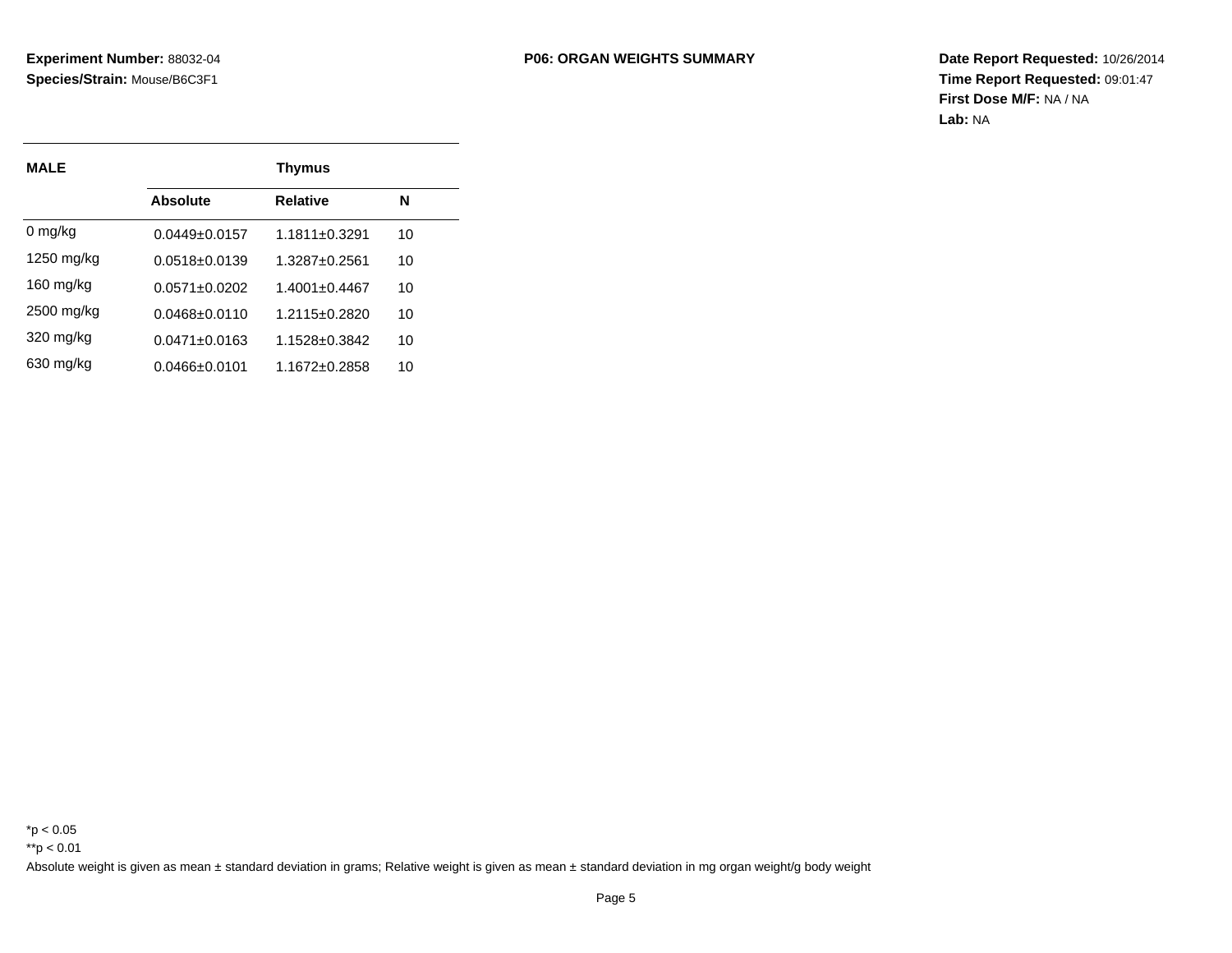**P06: ORGAN WEIGHTS SUMMARY**

 **Date Report Requested:** 10/26/2014 **Time Report Requested:** 09:01:47**First Dose M/F:** NA / NA**Lab:** NA

\*\*\*END OF MALE DATA\*\*\*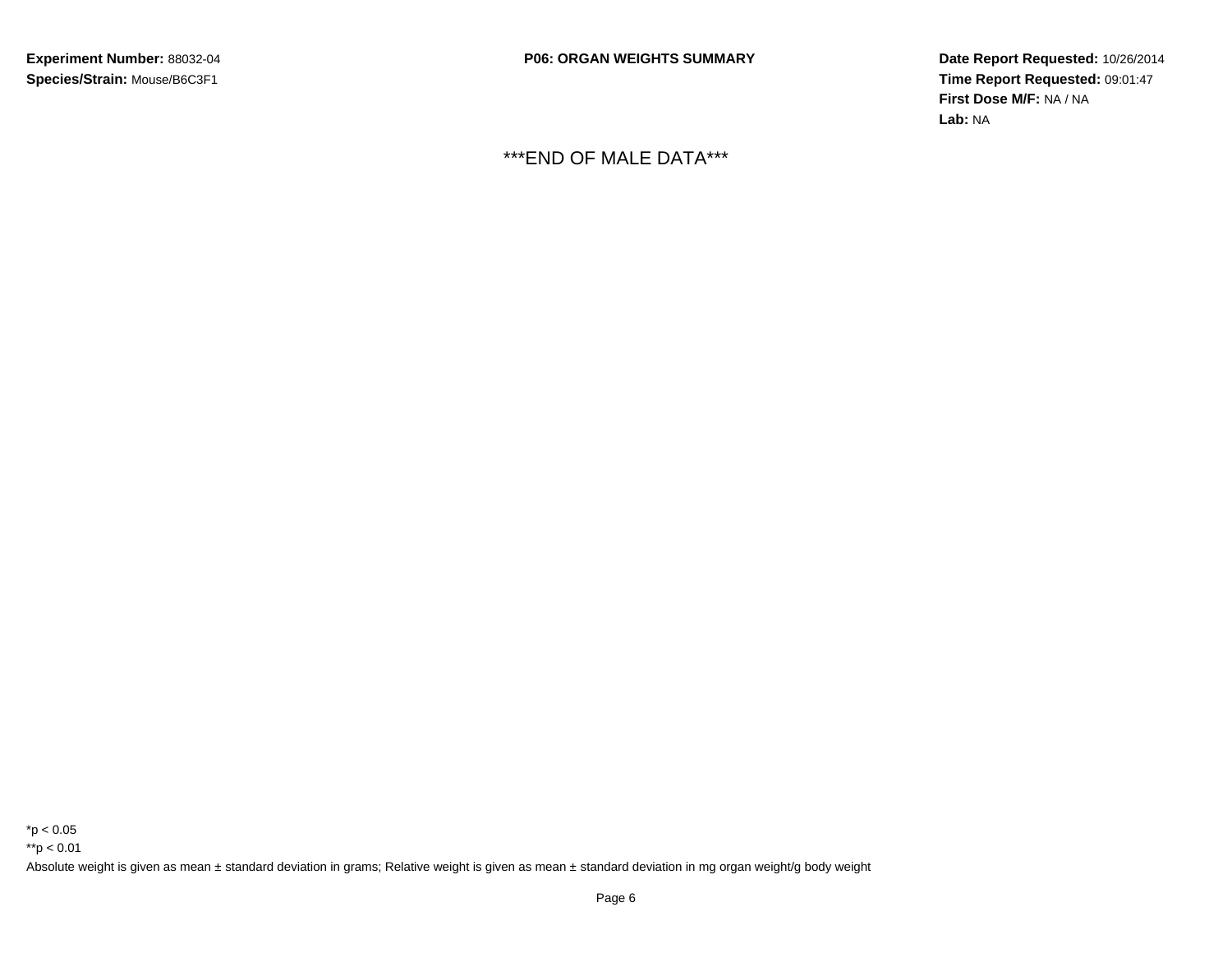| <b>FEMALE</b>       | Terminal Body<br>Wgt(g) | $\mathbf N$ |                     | Heart               | Kidney, Right |                        |                        |    |
|---------------------|-------------------------|-------------|---------------------|---------------------|---------------|------------------------|------------------------|----|
|                     |                         |             | Absolute            | <b>Relative</b>     | N             | Absolute               | <b>Relative</b>        | N  |
| 0 mg/kg             | $30.25 \pm 3.2955$      | 10          | $0.1392 \pm 0.0178$ | $4.6653 \pm 0.8629$ | 10            | $0.1895 \pm 0.0137$    | $6.3042 \pm 0.5348$    | 10 |
| 1250 mg/kg          | 32.08±2.4521            | 10          | $0.1544 + 0.0232$   | 4.8269+0.7228       | 10            | $0.3087 + 0.0150**$    | $9.6651 \pm 0.7466$ ** | 10 |
| 160 mg/kg           | $33.74 \pm 3.4023$      | 10          | $0.1421 + 0.0127$   | 4.2558±0.6267       | 10            | $0.2429 + 0.0139**$    | 7.2506±0.6913**        | 10 |
| 2500 mg/kg          | $30.47 \pm 2.0494$      | 10          | $0.1475 \pm 0.0077$ | 4.8523+0.2453       | 10            | $0.3256 + 0.0314**$    | $10.680 + 0.5988$ **   | 10 |
| $320 \text{ mg/kg}$ | $33.21 + 2.6672$        | 10          | $0.1517 \pm 0.0176$ | $4.5826 + 0.5500$   | 10            | $0.2713 \pm 0.0195$ ** | 8.2077+0.7674**        | 10 |
| 630 mg/kg           | 31.66±2.8717            | 10          | $0.1465 \pm 0.0113$ | $4.6615 \pm 0.5344$ | 10            | $0.2718 \pm 0.0139**$  | 8.6285±0.6553**        | 10 |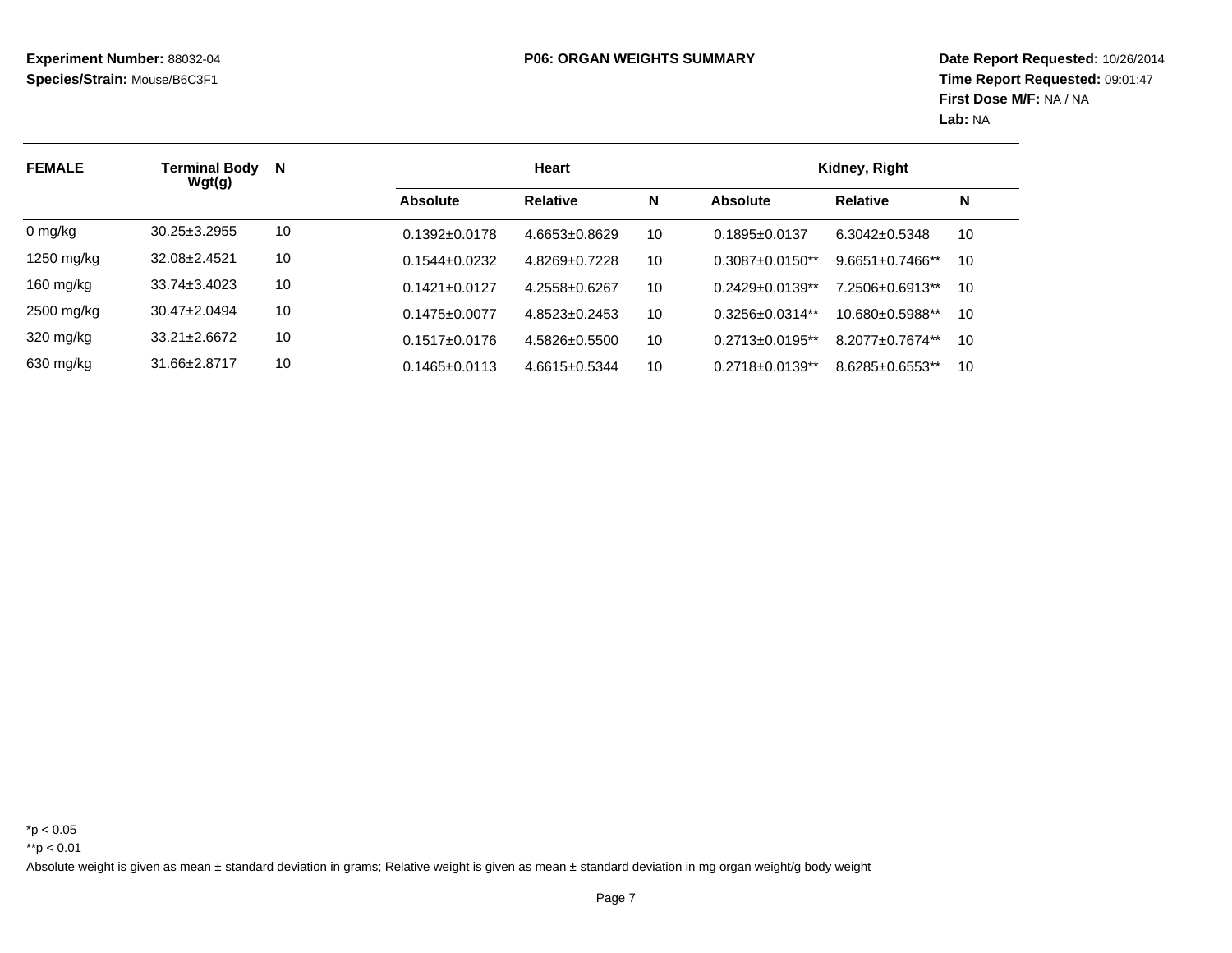| <b>FEMALE</b> | Liver              |                     |    | Lung                |                     |    |                                  | <b>Thymus</b>          |    |
|---------------|--------------------|---------------------|----|---------------------|---------------------|----|----------------------------------|------------------------|----|
|               | <b>Absolute</b>    | <b>Relative</b>     | N  | Absolute            | <b>Relative</b>     | N  | Absolute                         | <b>Relative</b>        | N  |
| $0$ mg/kg     | 1.225±0.0904       | $40.761 \pm 3.5770$ | 10 | $0.2037 + 0.0262$   | $6.8141 \pm 1.1922$ | 10 | $0.0478 + 0.0082$                | 1.5903+0.29            | 10 |
| 1250 mg/kg    | 1.6633±0.1400**    | 51.870±2.3449**     | 10 | $0.2241 \pm 0.0292$ | 7.0155±0.9844       | 10 | $0.0391 \pm 0.0064$ <sup>*</sup> | $1.2221 \pm 0.1809**$  | 10 |
| 160 mg/kg     | 1.4112±0.1314**    | 41.936±2.7598       | 10 | $0.2394 + 0.0311$   | 7.2193+1.5900       | 10 | $0.0480 + 0.0101$                | $1.4204 + 0.2502$      | 10 |
| 2500 mg/kg    | 1.7030±0.1676**    | 55.817±2.3704**     | 10 | $0.2178 + 0.0265$   | 7.1786±0.9756       | 10 | $0.0349 \pm 0.0051$ **           | $1.1461 \pm 0.1399$ ** | 10 |
| 320 mg/kg     | 1.5159+0.1292**    | 45.792+4.0468**     | 10 | 0.2287+0.0389       | $6.9303 \pm 1.3432$ | 10 | $0.0459 \pm 0.0083$              | $1.3871 \pm 0.2342$    | 10 |
| 630 mg/kg     | $.4370\pm0.1151**$ | 45.540+3.4297**     | 10 | $0.2342 \pm 0.0343$ | 7.4278±1.1266       | 10 | $0.0460 \pm 0.0045$              | $.4677 \pm 0.2057$     | 10 |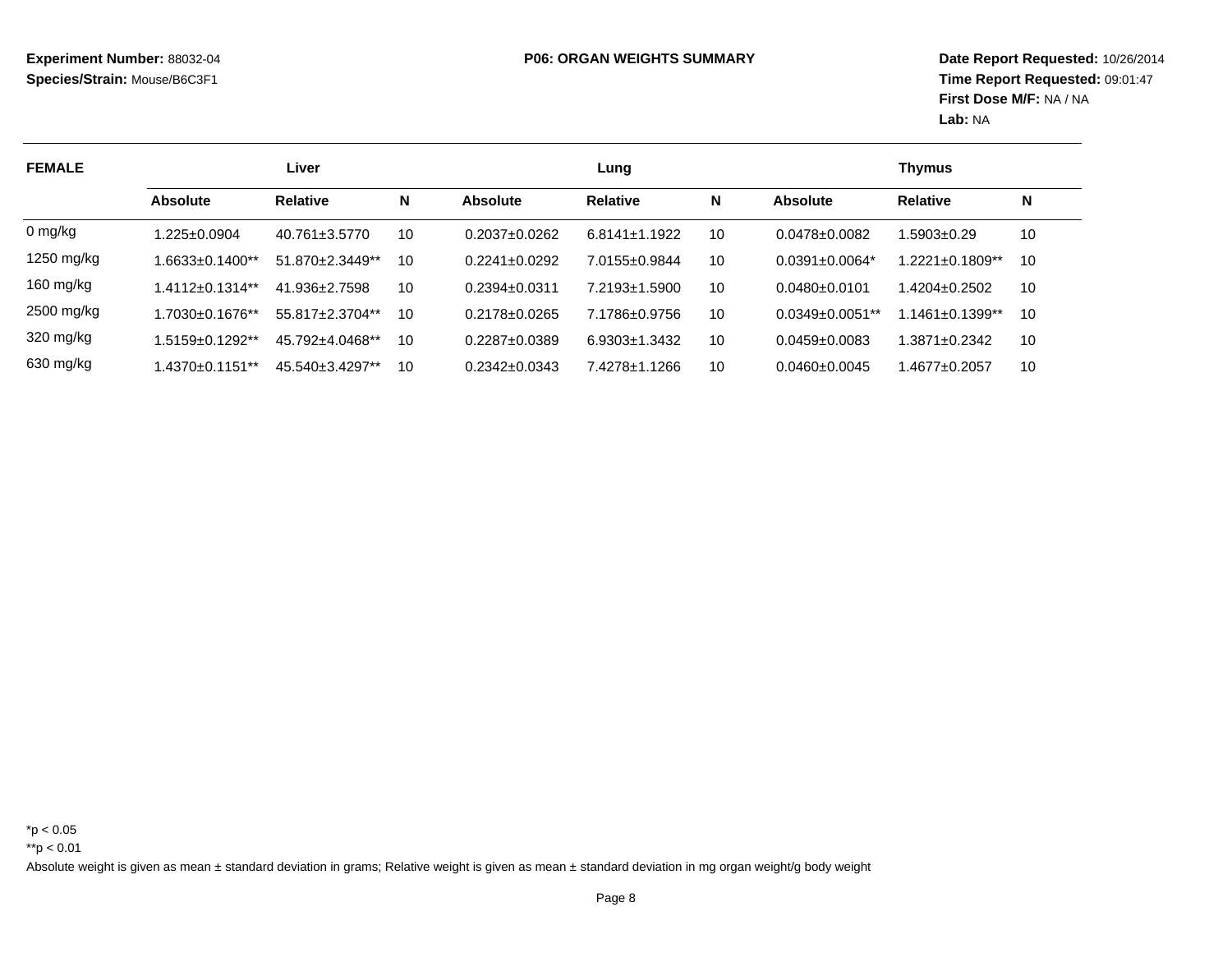| <b>FEMALE</b> |                     | <b>Uterus</b>     |    |
|---------------|---------------------|-------------------|----|
|               | Absolute            | <b>Relative</b>   | N  |
| $0 \, mg/kg$  | $0.1662 \pm 0.0338$ | 5.5576+1.2684     | 10 |
| $1250$ mg/kg  | $0.1695 + 0.0144$   | 5.3193+0.6687     | 10 |
| $160$ mg/kg   | $0.1229 \pm 0.0147$ | $3.6629 + 0.4772$ | 10 |
| 2500 mg/kg    | $0.1759 + 0.0095$   | $5.7921 + 0.4195$ | 10 |
| 320 mg/kg     | $0.1246 \pm 0.0104$ | 3.7585+0.2346     | 10 |
| 630 mg/kg     | 0.1268+0.0106       | 4.0327+0.4761     | 10 |